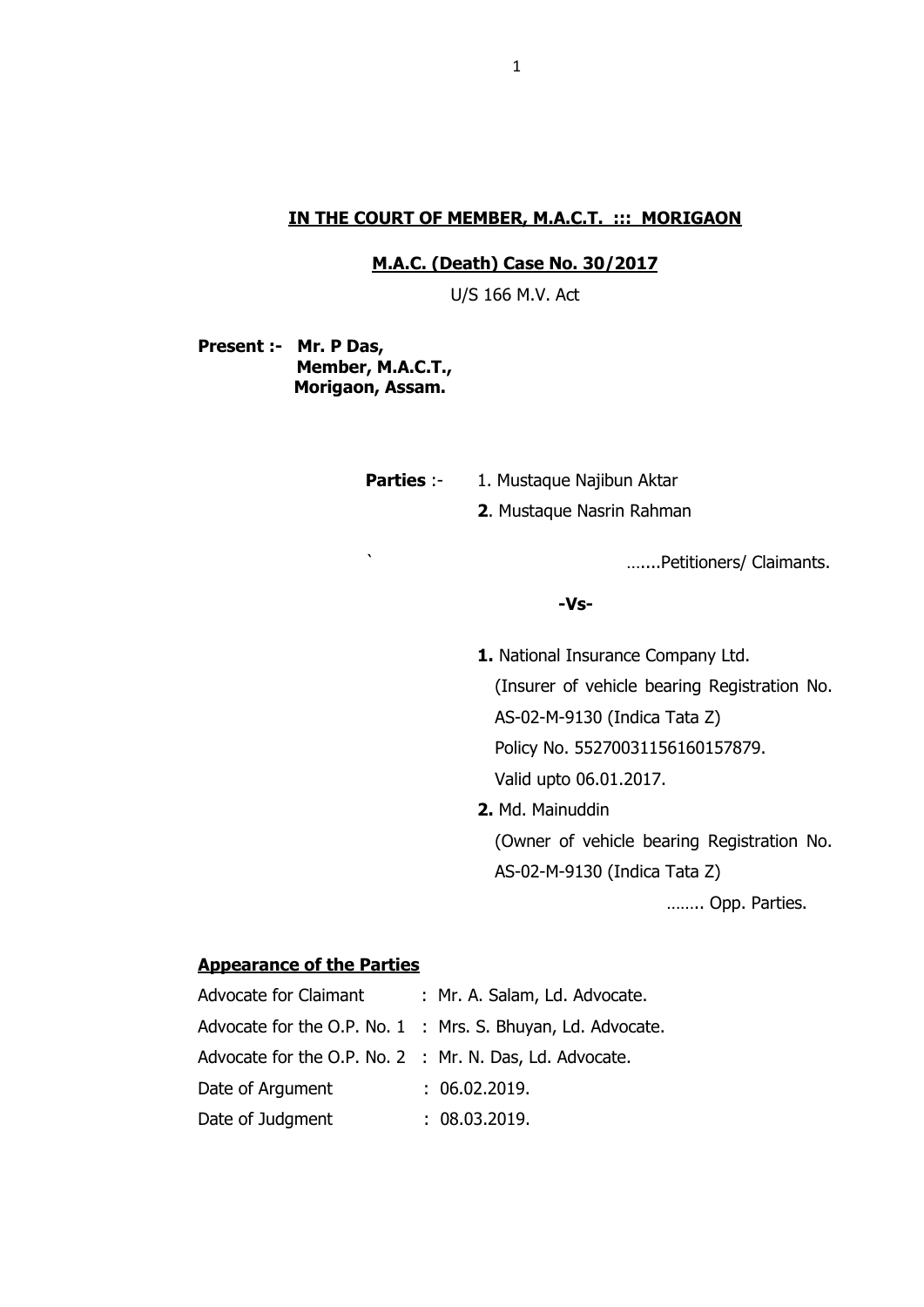#### **J U D G M E N T**

**1.** The instant claim petition has been filed by Mustaque Najibun Aktar and Mustaque Nasrin Rahman as claimants u/s 166 of the M.V. Act 1988, seeking compensation for the death of Tahidur Rahman stated to be the son of claimant no. 1 and brother of claimant no. 2, in a road accident on 19.10.2016, at Hatimuria Gastol under Moirabari police station in the district of Morigaon, Assam. The respondent No. 1 is National Insurance Company Ltd., is stated to be the insurer of the offending vehicle bearing registration No. AS-02-M-9130. The respondent No. 2 is Mainuddin, stated to be the owner of the said vehicle.

**2.** Upon issuance of notices, both respondents appeared and filed their respective written statements.

**3.** On the basis of the pleadings of the parties the following issues were framed.

- a) Whether the accident took place on 19.10.2016, at about 3 PM at Hatimuria Gostol under Moirabari P.S. due to rash and negligent driving on the part of the driver of the vehicle bearing registration No. AS-02-M-9130 (Indica Tata Z) ?
- b) Whether Tahidur Rahman died in the said accident that took place at Hatimuria Gostol under Moirabari P.S. ?
- c) Whether, the claimant is entitled to get any compensation, if so, by whom is payable and to what extent ?

#### **4**. **DISCUSSION, DECISION AND REASONS THEREOF**

At the proceedings, the claimant no. 1 adduced evidence on affidavit as PW-1 and exhibited some documents as part of her evidence. She was cross-examined on behalf of the insurer. In her evidence the claimant as PW-1 stated that on 19.10.2016, at about 3 PM, her son Tahidur Rahman was going from Moirabari to Hatimuria PWD road to his own residence by walking by his own side and when he reached Hatimuria Gastol, one Tata Indica Z vehicle bearing registration No. AS-02- M-9130 coming from opposite direction and driven in a rash and negligent manner hit him, resulting in serious injuries, where after he was taken to Moirabari FRU and then to the GMCH and that he died in GMCH.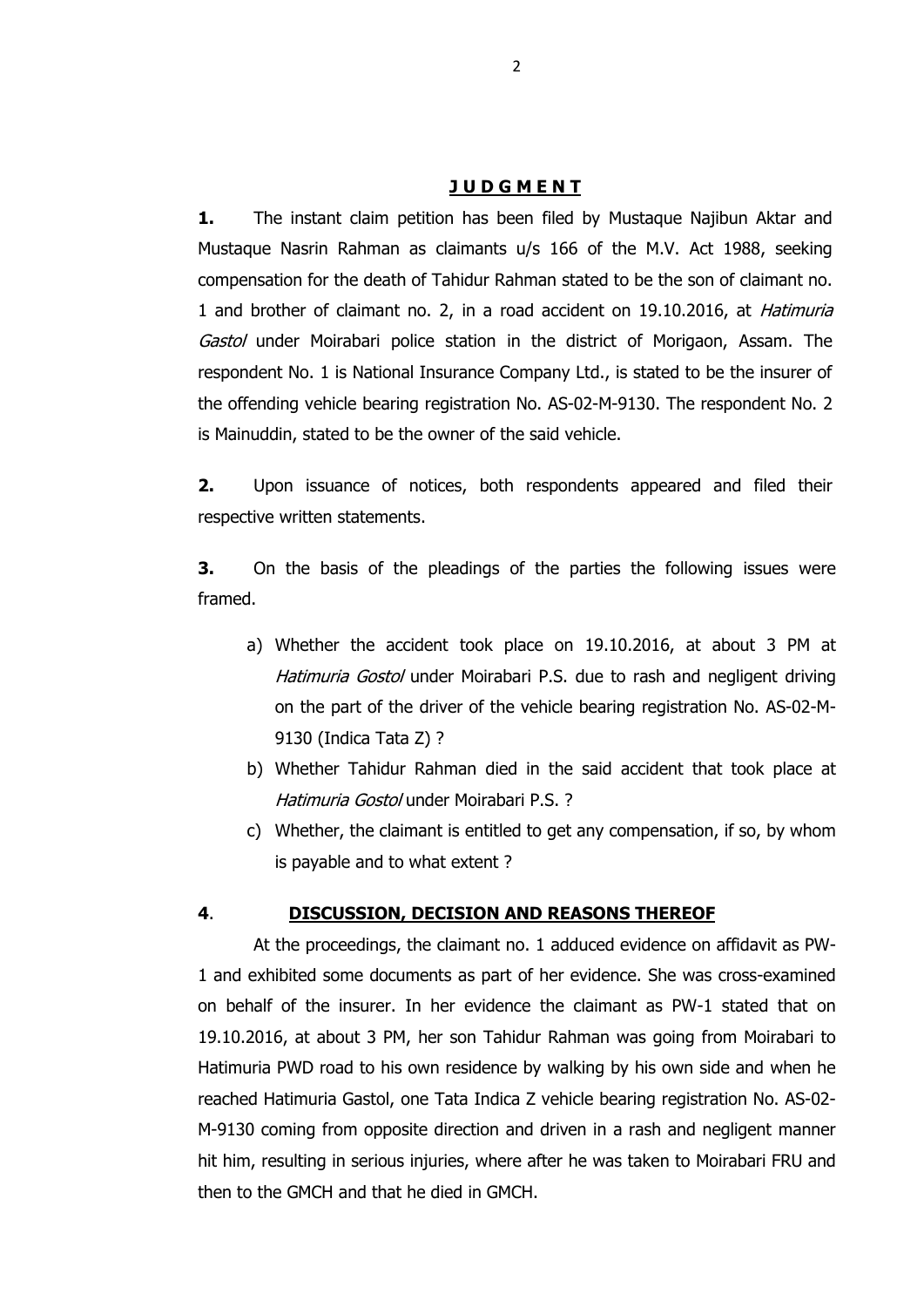The said testimony of PW-1 regarding the accident has remained unshaken. The accident information report has been exhibited as Ext-1 in which the particulars of the accident narrated by PW-1 also find mention. The date of the accident is mentioned in the Form-54 as 19.10.2016, involving AS-02-M-9130. The name of the driver is mentioned as Amtajul Hoque, S/o Habibur Rahman and the owner as Md. Mainuddin. The name of the deceased is mentioned as Tahidur Rahman and it is also stated that Moirabari P.S. Case No. 76/2017 u/s 279/338/304(A) of I.P.C. was registered pertaining to the incident. The ejahar lodged in connection with the accident has been exhibited as Ext-4, the F.I.R. as Ext-3. I have perused the same which narrates the aforesaid details of the accident. I have also perused Ext-2, the post mortem report of the deceased Tahidur Rahman and seen the column of opinion as to cause of death. Moirabari P.S. Case No. 76/2017 which was registered in connection with the accident resulted in a charge sheet upon completion of investigation, against Amtajul Hoque, S/o Habibur Rahman, driver of the vehicle mentioned as AS-02-M-9130. The charge sheet was filed u/s 279/337/338/427/304(A) of I.P.C. On the basis of the aforesaid evidence and materials on record, I come to the considered finding that on 19.10.2016, vehicle bearing No. AS-02-M-9130 was involved in an accident during which it hit the deceased Tahidur Rahman resulting in his death. The accident took place due to the rash and negligent driving of the said vehicle. Thus, Tahidur Rahman died in a road accident on 19.10.2016, involving vehicle No. AS-02-M-9130, with the accident having taken place due to rash and negligent driving of the said vehicle. The issue No. 1 and 2 are accordingly decided.

**5.** The claimant no. 1 as PW-1 has stated in her evidence on affidavit as well as in the claim petition that the deceased was her husband. It is also stated in the claim petition that the deceased was the brother of the claimant no. 2. Therefore, the claimants being the legal heirs of the deceased are entitled to compensation for his death in the road accident.

**6.** In her evidence on affidavit, claimant no. 1 has stated that her son was aged 21 years at the time of his death in the road accident. In the post mortem report, the age of the deceased is stated as 18 years. In the context of the above, going by the evidence adduced by the claimant side, I take the age of the deceased as 21 years and therefore, the applicable multiplier would be 18.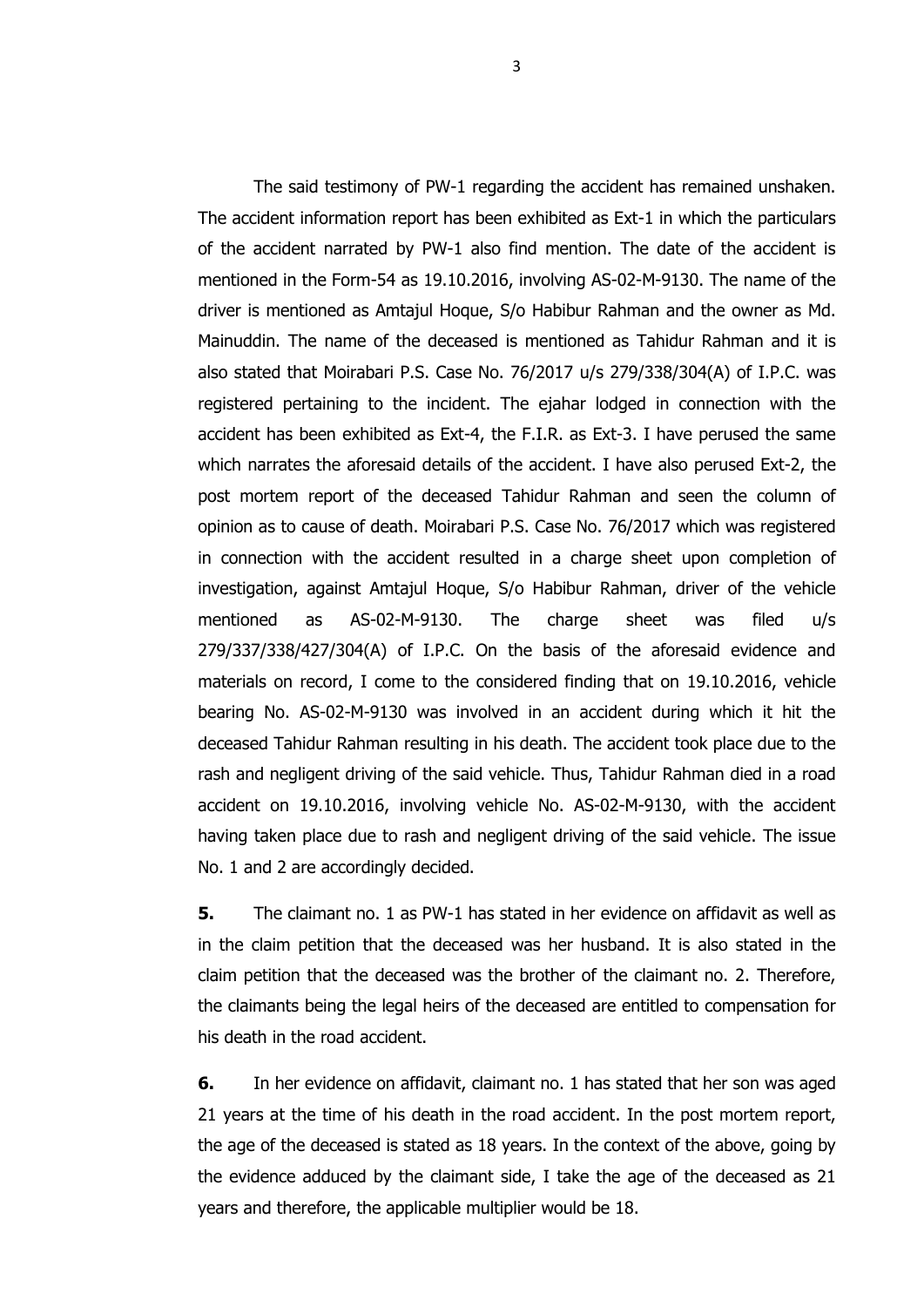**7.** Claimant as PW-1 has stated that at the time of his death her deceased son was working as a vegetable vendor earning Rs. 15,000/- per month. In her crossexamination she has reiterated that her son was earning Rs. 15000/- per month at the time of his death, as a vegetable vendor. As part of her evidence PW-1 has exhibited as Ext-6 and Ext-7 respectively, documents / certificates, issued by the Mauzadar, Moirabari and Sarkari Gaonburah of village Hatimuria under Moirabari P.S. regarding his income and occupation. The documentary evidence adduced regarding the income are not adequate. As regards the occupation certificate issued by the Gaon-burah, though it indicates that the deceased was working as a vegetable vendor at the time of his death, the same also does not constitute sufficient proof of his occupation. Of course, in evidence, PW-1 has stated that her deceased son was working as the vegetable vendor at the time of his death and she has reiterated the same in cross-examination. Regarding income also, PW-1 has stated in her evidence on affidavit and in cross examination that her deceased son used to earn ₹ 15,000/– as a vegetable vendor at the time of his death. However, in the context of lack of adequate supporting documentary evidence regarding the said income, it is not possible to go solely by the testimony of the PW-1 regarding the income of the deceased.

However, it is also to be borne in mind that a claim proceeding before the Tribunal is of a summary nature, where the standard of proof is at best preponderance of probability. The beneficial nature of the Motor Vehicles Act, 1988 with regard to a claim proceeding also has to be kept in mind.

In view of the above, in the interest of justice, on the basis of the existing materials on record, this Tribunal can take the view that a person working as a vegetable vendor in Moirabari could be assumed to be earning about Rs. 250/- per day, which would also be compatible with the standard of minimum wages holding the field in the State of Assam. Therefore, striking a balance and also invoking some inevitable guesswork, I take the monthly income of the deceased to be Rs. 7,500/-. Thus, the multiplicand would be Rs. 7,500/- X 12 X 18= 16,20,000/-.

**8.** From the claimants' petition and the evidence adduced by the claimants' side, it is clear that the deceased was unmarried and he left behind his mother and sister who are claimants in this proceeding. The claimant no. 2, the sister of the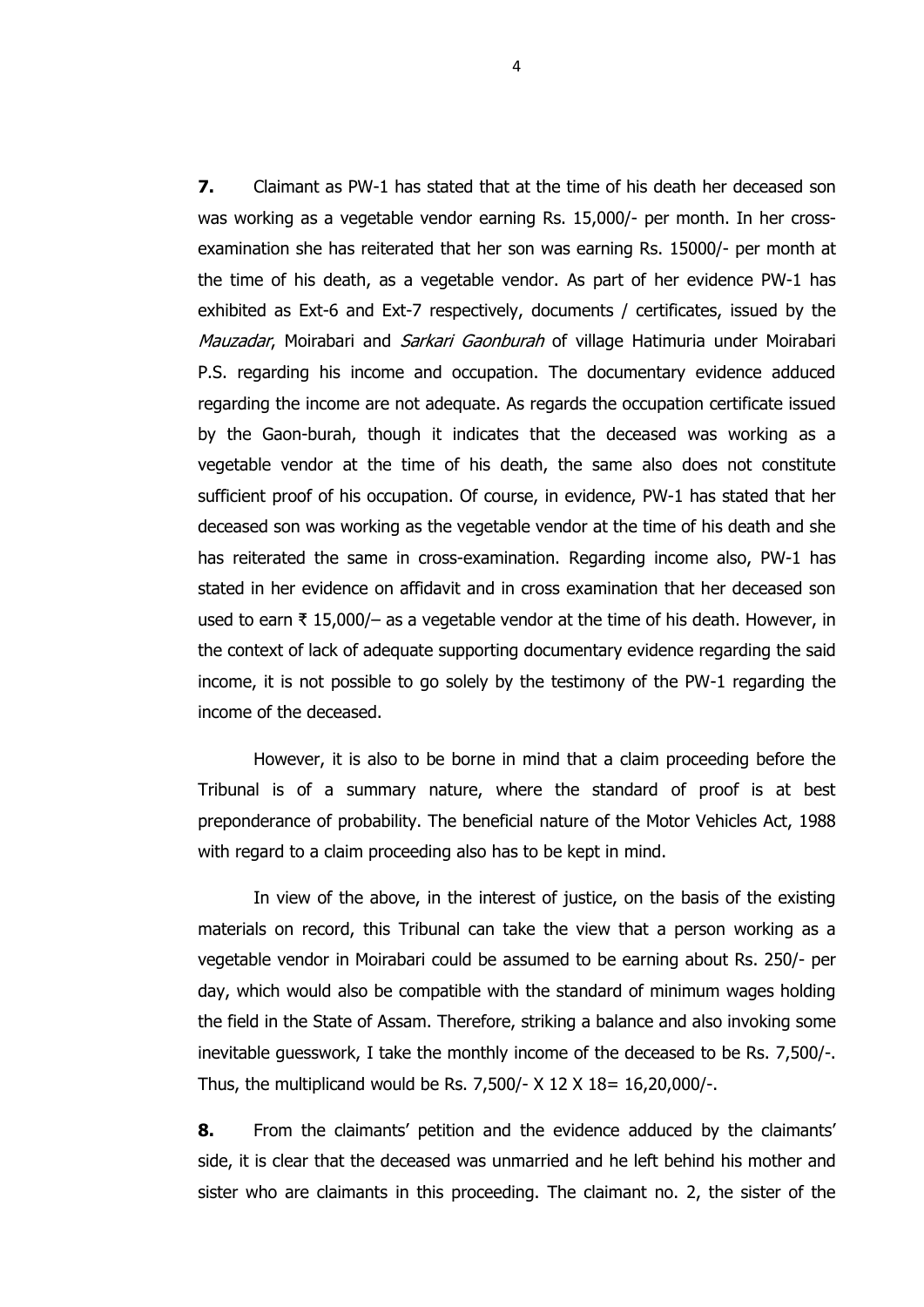deceased is aged 23 years and in cross-examination her mother as PW-1, has stated that she is unmarried and presently staying with her. Therefore, I would take dependants as two and since the deceased was a bachelor, deduction towards his personal and living expenses would be 50%. Accordingly, loss of dependency would be Rs. 16,20,000 x 50% =  $8,10,000/$ -.

**9.** The deceased was self employed and aged below 40 years. His loss of income with regard to future prospects could be quantified as  $40\%$  X 8,10,000/- = Rs. 3,24,000/-. Rs. 15,000/- each is awarded towards the heads of funeral expenses and loss of estate. Further, in terms of the principles laid down by the Hon'ble Supreme Court in the case of Magna General Insurance Co. Ltd. v. Nanu Ram, 2018 SCC Online SC 1546 (para 10), Rs. 40,000/- each is awarded to both the claimants by way of filial and sibling consortium respectively, as the claimant no. 1 lost her son and claimant no. 2 lost her brother. Finally, an amount of Rs. 10,000/- is awarded towards litigation cost. Accordingly, the total compensation is summarized as follows:-

| Dependency                        |       | : Rs. $8,10,000$ /- |
|-----------------------------------|-------|---------------------|
| Future prospects<br>(ii)          |       | : Rs. $3,24,000/-$  |
| <b>Filial Consortium</b><br>(iii) | : Rs. | $80,000/-$          |
| (iv) Funeral expenses             | : Rs. | 15,000/-            |
| Loss of Estate<br>(v)             | : Rs. | $15,000/-$          |
| Cost of litigation<br>(v)         | : Rs. | $10,000/-$          |
|                                   |       |                     |

Total : Rs. 12,54,000/-

#### **(Rupees Twelve lakhs Fifty Four thousand only)**.

**10.** In the written statement submitted by the respondent No.2/ owner of the offending vehicle, it is stated that on the date of the incident the offending vehicle AS-02-M-9130 was covered by an insurance policy issued by the respondent No.1 vide policy No. 55270031156160157879 which was valid up to 06/01/2017. It is also stated that at the time of the accident, the vehicle was being driven by driver Amtajul Hoque with driving license no. F/1910/MG/Prof/09 valid upto 22.03.2018. The accident information report (Ext-1) also indicates the said policy number with regard to the offending vehicle valid up to 06.01.2017, and also the aforesaid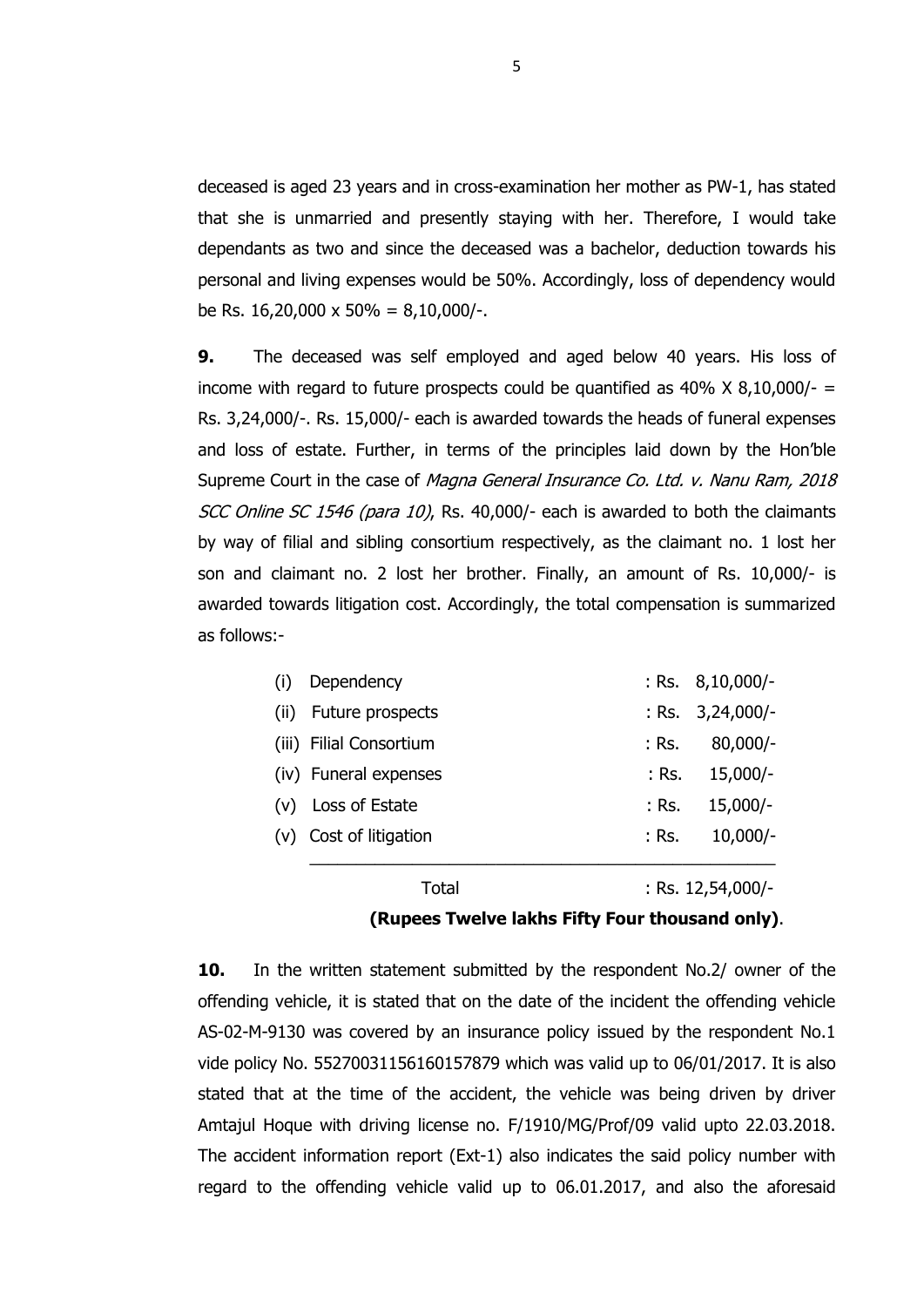details of the driver. I have perused the copy of the insurance policy available on record which indicates the aforesaid policy number with report to the offending vehicle issued in the name of Mainuddin and valid from 07.01.2016 to 06.01.2017. Admittedly the date of the accident is 19.10.2016. In the context of the above, I come to the finding that the day of the accident, the offending vehicle was covered by valid insurance policy issued by respondent No.1 and therefore, the respondent No.1/ Insurer is liable to indemnify the owner with regard to the awarded compensation.

11. Under the above facts and circumstances and in view of the above discussion, the claimants Mustaque Najibun Aktar and Mustaque Nasrin Rahman are hereby awarded a total compensation of Rs. 12,54,000/- (Rupees Twelve lakhs Fifty Four thousand only) with interest @ 7.5% per annum payable from the date of claim petition till payment. The compensation amount shall be paid by the respondent No.1/ National Insurance Company Ltd./ Insurer of the offending vehicle, within a period of three months. It is further directed that out of the total awarded amount, Rs. 2,00,000/- (Rupees Two lakh only) each, shall be kept in fixed deposits in a Scheduled Bank in the name of the claimant no. 1 (mother of the deceased) and claimant no. 2 (sister of the deceased), for a period of 3 years respectively, for their security and future prospects. The rest of the amount shall be released to the claimants.

**12.** Send a copy of this Judgment and Order to the opposite party No.1 (National Insurance Company Ltd.) for doing needful at their end, in the light of the directions passed in this judgment and order.

Judgment is delivered in the open Court on this  $8<sup>th</sup>$  day of March, 2019, under my hand and seal.

Dictated and corrected by me Member, MACT

Morigaon, Assam

 Member, MACT, Morigaon, Assam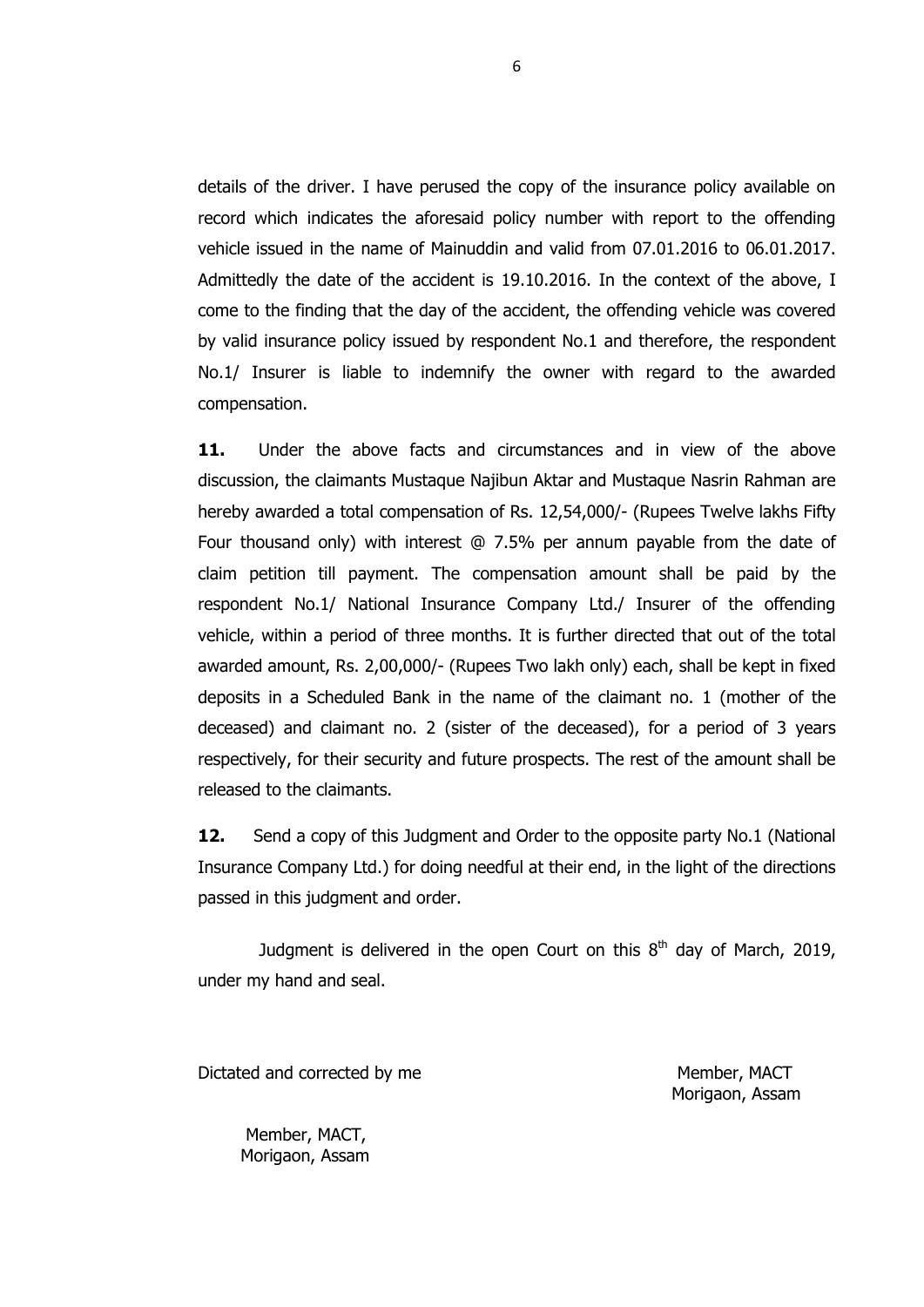## **APPENDIX**

# **A. Claimant's witness**

PW-1 : Mustaque Najibun Aktar

# **B. Opposite parties witness : Nil**.

# **C. Claimant's exhibit**

- Ext.1 : Accident information report (Form No.54)
- Ext.2 : Post-mortem report.
- Ext.3 : FIR.
- Ext.4 : Ejahar.
- Ext.5 : Charge Sheet.
- Ext.6 : Income certificate.
- Ext.7 : Gaonburha certificate.

# **D. Opposite Party's Exhibit : Nil.**

Member, M.A.C.T. Morigaon, Assam